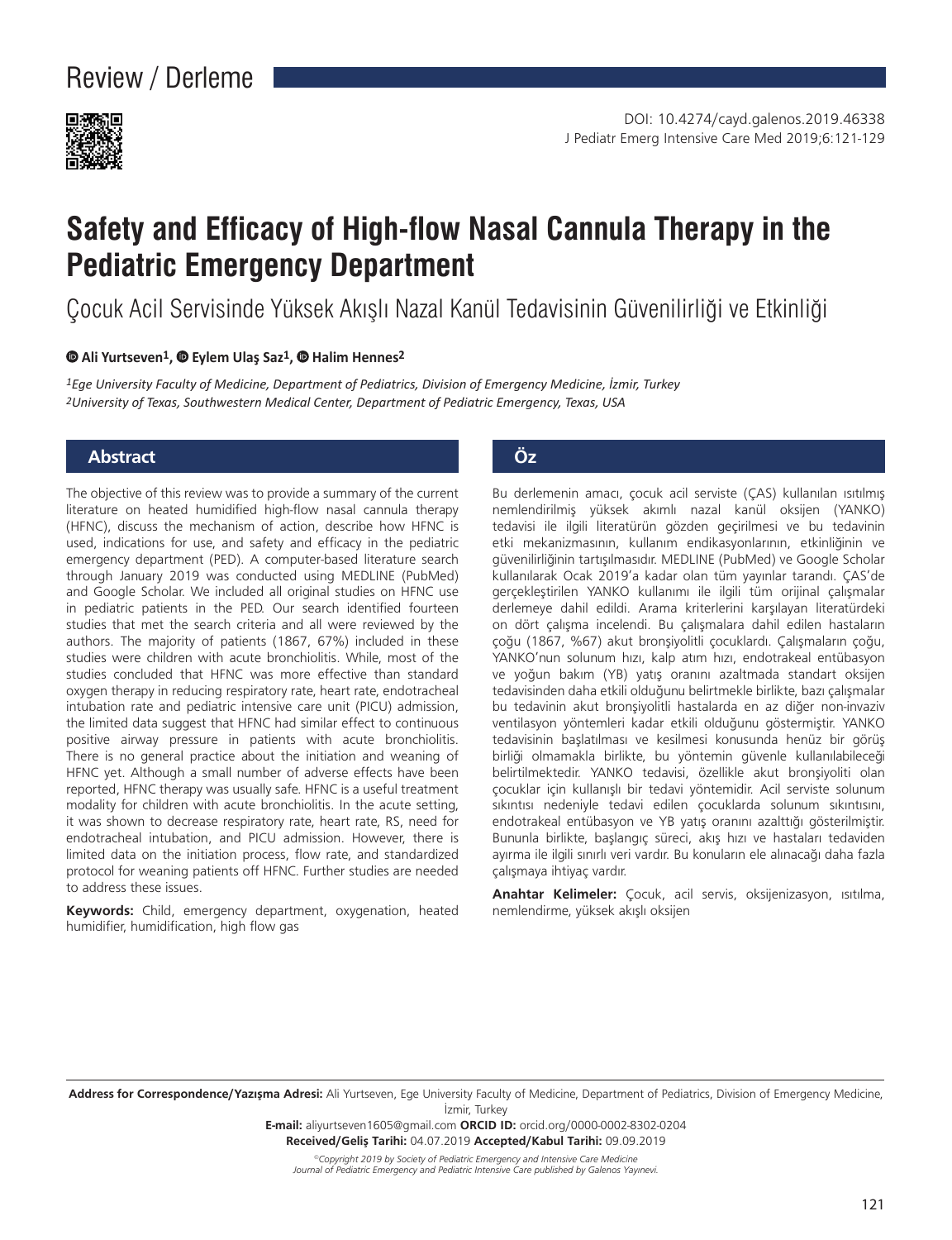# **Introduction**

Respiratory distress is one of the most common and most important complaints in children presenting to the pediatric emergency department (PED).<sup>1</sup> Viral bronchiolitis, a common seasonal illness causing respiratory distress in children, leads to over 300,000 PED visits annually in the USA. $2,3$  As such, the management of acute respiratory distress has evolved over the past four decades. Whereas supplemental oxygen has been the mainstay for managing respiratory distress in children with bronchiolitis, many other treatments such as albuterol, epinephrine, and systemic corticosteroids, nebulized hypertonic saline, heliox have been investigated.4 While supplemental oxygen is provided via mask or nasal cannula for children with mild or moderate respiratory distress, non-invasive or invasive ventilation support is often required for severe cases. In recent years, high-flow nasal cannula (HFNC), a non-invasive ventilation (NIV) modality, has become the preferred initial treatment method for children with respiratory distress.<sup>5</sup> The use of HFNC was previously limited to in neonatal intensive care units and pediatric intensive care units (PICU).<sup>6</sup> Given its proven safety and efficacy, it is currently used with increasing frequency in PEDs and general pediatric wards.7 HFNC delivers heated and humidified high flow (>2 L/min) oxygen that maintains positive airway pressure. The heated humidified air/oxygen mixture does not irritate the respiratory mucosa.<sup>8</sup> HFNC provides ventilation in anatomical dead space and decreases upper airway resistance. Thus, it facilitates the excretion of carbon dioxide (CO<sub>2</sub>) and supports ventilation perfusion balance.9,10

Current literature has shown that HFNC decreased the need for endotracheal intubation and PICU admission rates in children with bronchiolitis.<sup>11</sup> Furthermore, it has been reported that HFNC was as effective as other non-invasive ventilatory support modalities in these patients.<sup>12</sup> To date, there are no clear guidelines on when to initiate HFNC, which air/oxygen flow rate is effective, how and when to wean patients off the HFNC system, or its use in the PED setting.<sup>13-15</sup>

The objective of our review was to provide a summary of the current HFNC literature, discuss the mechanism of action, describe how HFNC is used, indications for use, safety, and efficacy.

# **Methods-Literature Search**

122

We conducted a systematic literature search of the databases MEDLINE (PubMed) and Google Scholar up to January 2019. We first searched for all articles with the keywords high flow nasal cannula or HFNC and articles including children 0-18 years of age. Then, we limited the search to articles

conducted in emergency department, and to English and Turkish language studies in human.

All original publications on children with respiratory distress who received HFNC in the PED were included. Studies completed on hospitalised children were excluded.

# **Study Characteristics**

A total of 120 relevant records were retrieved with reference to our search criteria. After duplicates and irrelevant studies were removed, 64 studies were further scrutinized. Of these, 14 publications on children treated with HFNC in the PED were identified. Study design, outcome and key results are summarized in Table 1. Seven studies included only children with bronchiolitis<sup>16-22</sup>, six studies had children with respiratory distress due to any disease $23-28$  and one study was on children with acute asthma exacerbations.<sup>29</sup> Five studies enrolled children up to 24 months of age<sup>19,20,22,24,27</sup>, four enrolled children up to 18 years of age $23,25,26,28$ , four included children up to 12 months of age only<sup>16-18,21</sup>, and one enrolled children aged 1 to 14 years.<sup>29</sup>

In five studies, HFNC devices were used with 2 L/kg/min flow rate for infants or children up to 10  $kg^{17,21,25,28,29}$ , five studies did not report a specific flow rate<sup>18,20,24,26,27</sup>, in one study, 1 L/ kg/min flow rate was utilized<sup>19</sup> and in one study, both 1 L/kg/ min flow rate and 2 L/kg/min were used.<sup>22</sup> In another study a flow rate of 1-8 L/min was used<sup>16</sup>, and in the last study a flow rate of 4-10 L/min was used for children younger than 24 months of age and 5-50 L/min flow rates in older children.<sup>23</sup>

Four studies compared HFNC to standard oxygen therapy<sup>18,19,21,29</sup>, three evaluated reasons for HFNC therapy failure $24,25,28$ , and two studies evaluated the effects of HFNC on intubation and PICU admission rates.<sup>17,23</sup> While two studies tried to determine the safety and efficacy of HFNC therapy<sup>20,26</sup>, one study compared 1 L/kg/min flow rate with 2 L/kg/min<sup>22</sup>, one study compared HFNC to continuous positive airway pressure (CPAP)<sup>27</sup>, and another one measured nasopharyngeal pressures at varying flow rates.16

# **Basic Components of HFNC System**

HFNC, a closed system, generally comprises a flow oxygen/ air blender which regulates the pressurized oxygen and air; a water reservoir that is interdependent to an heater and humidifier; a heater and humidifier; an insulated heated circuit that checks and protects the temperature and relative humidity of the conditioned gas delivered to the patient; and a special nasal cannula (Figure 1).<sup>10</sup>

HFNC system heats the gas to near the body temperature up to 37  $\degree$ C, humidifies and delivers to the patient via nasal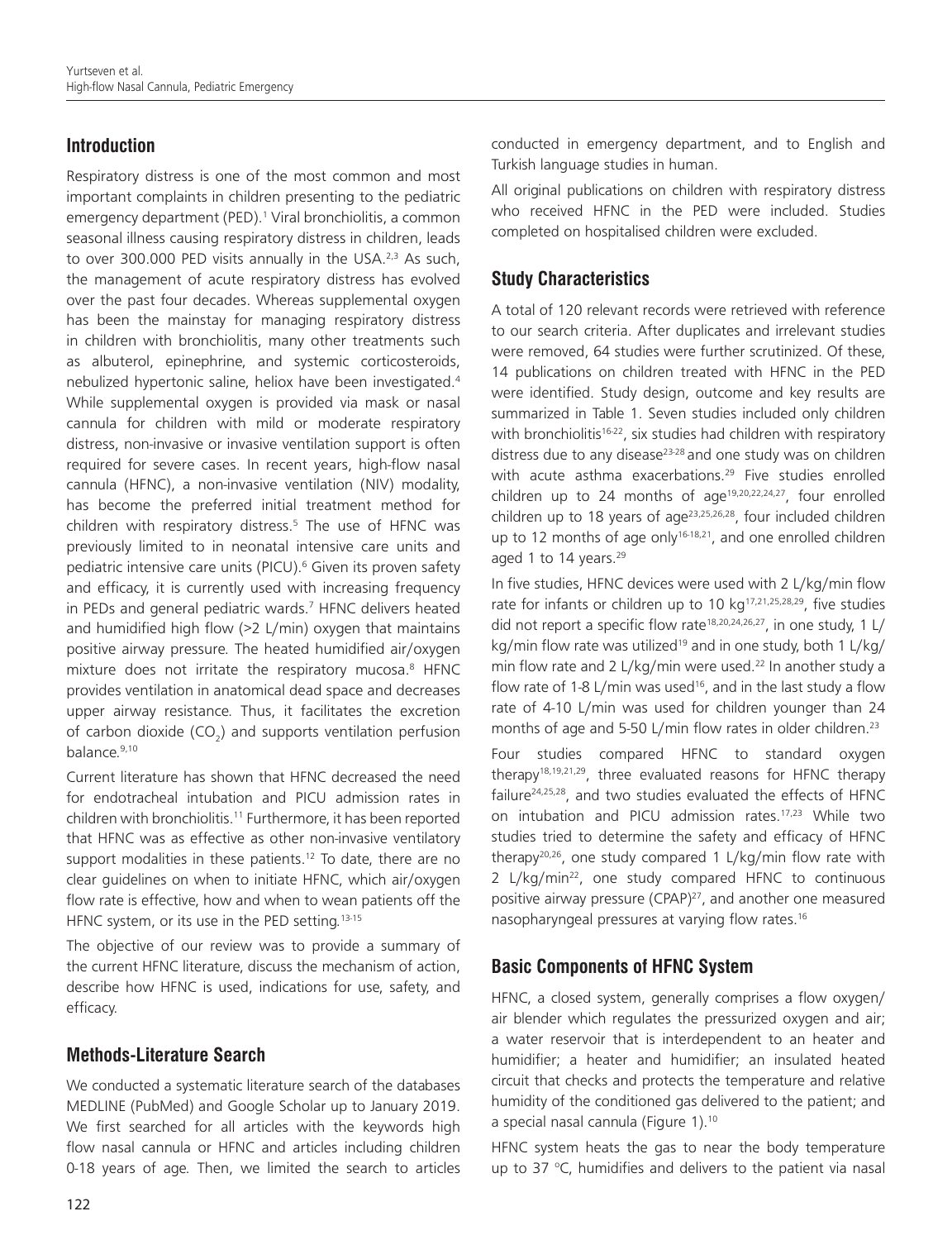cannula. Although, currently a couple of HFNC circuits and devices are produced by different manufacturers, they have same basic action mechanisms.<sup>7</sup>

## **Mechanism of Action**

department

HFNC is defined as heated and humidified mixture of air and oxygen administered via nasal cannula at a higher flow  $($ >2 L/min) than the patient's inspiratory flow.<sup>8</sup> It is adopted that flow rates  $>6$  L/min are high flow in children.<sup>11</sup> Some researchers regulate the flow rates according to body weight and while some of them recommend using 1 L/kg/min, others suggested 2 L/kg/min.<sup>17,19,30</sup> The flow rate is also chosen by age in some centers.<sup>31</sup> There has been no consensus about

this issue yet.<sup>14</sup> Whichever flow rate is selected, HFNC has several advantages over conventional "low-flow" oxygen therapy in washout of nasopharyngeal dead space, gas exchange, oxygenation, decrease of inspiratory resistance and work of breathing, improvement of airway conductance and mucociliary clearance, reduction of the metabolic cost and providing an end-distending pressure to the lungs.<sup>32</sup>

The air in the nasopharynx and trachea includes high proportion of  $CO_2$  at the end of exhalation during normal breathing. This air is changed with the fresh air on the next respiratory cycle that decreases the efficiency of gas exchange. But, in patients receiving HFNC therapy, the oxygen-rich fresh gas rapidly covers the nasal cavity, pharynx, and trachea, and  $CO_{2}$ -rich gas is washed out from the dead spaces, thus improves alveolar

| Table 1. Overview of the 14 original studies including children receiving HFNC in the ED                                                                                                                                                                                                                                                                       |                                                                                                                                         |                                                                         |                                                                                                                                     |                                                                                                                                                                                                                                                                                                             |  |  |  |
|----------------------------------------------------------------------------------------------------------------------------------------------------------------------------------------------------------------------------------------------------------------------------------------------------------------------------------------------------------------|-----------------------------------------------------------------------------------------------------------------------------------------|-------------------------------------------------------------------------|-------------------------------------------------------------------------------------------------------------------------------------|-------------------------------------------------------------------------------------------------------------------------------------------------------------------------------------------------------------------------------------------------------------------------------------------------------------|--|--|--|
| <b>Authors</b><br>Year<br>Type of study                                                                                                                                                                                                                                                                                                                        | Study group<br>Sample size and treatment<br>Age of patients                                                                             | Flow rate                                                               | <b>Main outcomes</b>                                                                                                                | <b>Main findings</b>                                                                                                                                                                                                                                                                                        |  |  |  |
| Arora et al. <sup>16</sup><br>2012<br>Prospective<br>observational                                                                                                                                                                                                                                                                                             | Infants with bronchiolitis 25 (all<br>cases received HFNC*)<br>Age <12 months                                                           | $1-8$ L/min                                                             | NP *pressures at varying<br>flow rates of HFNC                                                                                      | Increasing flow rate of HFNC up to 8 L/min<br>were associated with linear increase in NP<br>pressure                                                                                                                                                                                                        |  |  |  |
| Wing et al. <sup>23</sup><br>2012<br>Retrospective<br>observational case<br>control                                                                                                                                                                                                                                                                            | 42% had asthma<br>24% had bronchiolitis<br>19% had pneumonia<br>15% had other illnes<br>848 (228 cases received HFNC)<br>Age 0-18 years | 2-10 L/min<br>for pre-adolescent,<br>5-50 L/min<br>for adolescents      | The rate of intubation<br>and median PICUT LOS#<br>with and without using<br><b>HFNC</b>                                            | Using HFNC decreased<br>50% the need of intubation but didn't<br>significant influence in mortalite and median<br>PICU LOS                                                                                                                                                                                  |  |  |  |
| Kelly et al. <sup>24</sup><br>2013<br>Retrospective<br>observational                                                                                                                                                                                                                                                                                           | 46% had bronchiolitis<br>28% had pneumonia<br>26% had other illnes<br>498 (all cases received HFNC)<br>Age <2 years                     | Not given                                                               | Patient characteristics<br>that predict success or<br>failure of HFNC                                                               | RR <sup>¥</sup> greater than 90 <sup>th</sup> percentile for<br>age, initial venous PaCO <sub>2</sub> # greater than<br>50 mmHg, or pH less than 7.30 were<br>associated with failure of HFNC therapy.<br>A diagnosis of acute bronchiolitis was<br>protective with respect to intubation<br>following HFNC |  |  |  |
| Mayfield et al. <sup>17</sup><br>2014<br>Prospective-<br>retrospective<br>observational<br>case control                                                                                                                                                                                                                                                        | Infants with bronchiolitis 94 (61<br>cases received HFNC, 33 cases were<br>treated with low-flow oxygen)<br>Age <12 months              | 2 L/kg/min<br>Max 10 L/min                                              | Comparing HFNC with<br>standard low-flow<br>nasal oxygen in the<br>clinical impact, in PICU<br>admission and in adverse<br>events   | Non-responders requiring PICU admission<br>could be identified early of HFNC treatment.<br>There was four times lower risk to need<br>PICU admission in HFNC group than<br>standard therapy group. No serious adverse<br>events                                                                             |  |  |  |
| Long et al. <sup>25</sup><br>2016<br>Prospective<br>observational                                                                                                                                                                                                                                                                                              | 69% had bronchiolitis<br>24% had pneumonia<br>7% had other illnes<br>71 (all cases received HFNC)<br>Age 3-20 months                    | 2 L/kg/min for the<br>first 10 kg, then<br>$0.5$ L/kg/min<br>thereafter | Evaluating HFNC use,<br>failure rates, predictors<br>of failure and adverse<br>events                                               | The therapy failure was 39%. Initial mean<br>RR and HR <sup>®</sup> were higher in the non-<br>responders group. One patient with asthma<br>developed air leak syndrome                                                                                                                                     |  |  |  |
| Milani et al. <sup>18</sup><br>2016<br>Prospective<br>observational                                                                                                                                                                                                                                                                                            | Infants with bronchiolitis<br>36 (18 cases received HFNC, 18<br>cases were treated with low-flow<br>oxygen)<br>Age <12 months           | $L/min=8$ mL/kg $x$<br>RR x0.3                                          | Comparing the RR,<br>respiratory effort,<br>ability to feed, LOS,<br>the duration of oxygen<br>supplementation in the<br>two groups | Improvements in the RR, respiratory effort<br>and ability to feed were significantly faster<br>in the HFNC group than the low-flow oxygen<br>group. The HFNC group needed oxygen for<br>2 days less and LOS was 3 days shorter than<br>in the low flow oxygen group                                         |  |  |  |
| Söğütlü et al. <sup>26</sup><br>2016<br>Prospective<br>observational                                                                                                                                                                                                                                                                                           | 66% had pneumonia<br>34% had bronchiolitis<br>32 (all cases received HFNC)<br>Age 0-17 years                                            | 1-40 L/min                                                              | Improving in the RR,<br>HR and $SpO_2^{\neq}$ and<br>comparing patients with<br>pneumonia and patients<br>with bronchiolitis        | The RR, HR and $SpO2$ values were improved<br>at the 1 <sup>st</sup> hour after treatment. There was<br>no significant difference between two<br>diagnostic groups in clinical improving                                                                                                                    |  |  |  |
| *High-flow nasal cannula, *Nasopharyngeal. †Pediatric intensive care unit, ‡Length of stay, *Respiratory rate, #Partial corbon dioxide, *Heart rate, *Peripheral capillary oxygen<br>saturation, HFNC: High-flow nasal cannula, NP: Nasal prong, PICU: Pediatric intensive care unit, LOS: Length of stay, HR: Heart rate, RR: Respiratory rate, ED: Emergency |                                                                                                                                         |                                                                         |                                                                                                                                     |                                                                                                                                                                                                                                                                                                             |  |  |  |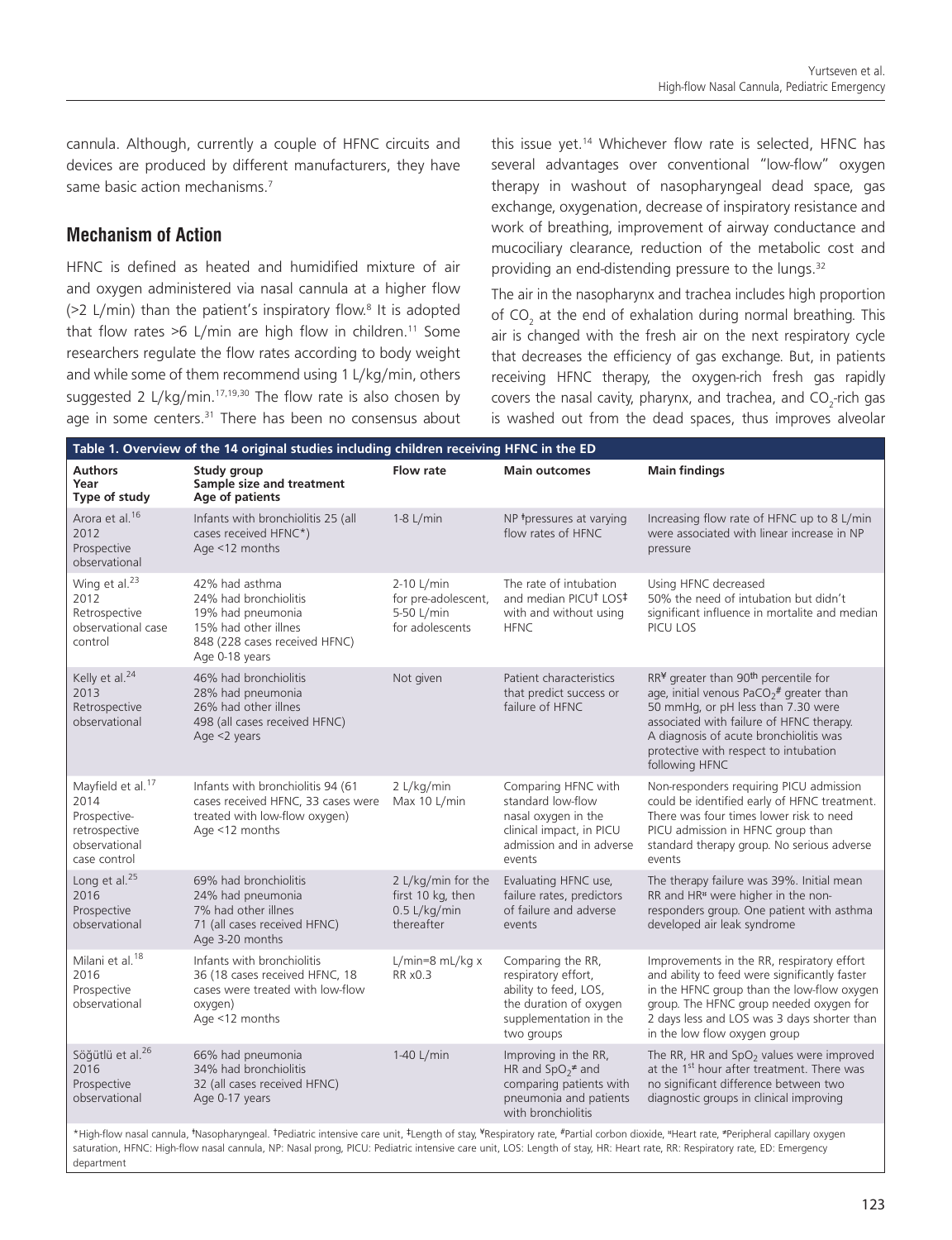| Table 1. Overview of the 13 original studies including children receiving HFNC in the ED (continued)                                                                                       |                                                                                                                                                                                                                                             |                                                                                         |                                                                                                                                                                                                                                        |                                                                                                                                                                                                                                                                                                     |  |  |  |
|--------------------------------------------------------------------------------------------------------------------------------------------------------------------------------------------|---------------------------------------------------------------------------------------------------------------------------------------------------------------------------------------------------------------------------------------------|-----------------------------------------------------------------------------------------|----------------------------------------------------------------------------------------------------------------------------------------------------------------------------------------------------------------------------------------|-----------------------------------------------------------------------------------------------------------------------------------------------------------------------------------------------------------------------------------------------------------------------------------------------------|--|--|--|
| Kepreotes et al. <sup>18</sup><br>2017<br>Randomised controlled                                                                                                                            | Infants with bronchiolitis<br>202 (101 cases received HFNC,<br>101 cases were treated with<br>low-flow oxygen)<br>Age <24 months                                                                                                            | 1 L/kg/min                                                                              | Comparing HFNC with standard<br>low-flow nasal in time to<br>weaning off oxygen, treatment<br>failure and serious adverse<br>events.                                                                                                   | Time to weaning off oxygen did not<br>differ significantly between two groups.<br>The therapy failure was higher in the<br>standard therapy group. No serious<br>oxygen-related adverse events                                                                                                      |  |  |  |
| Davison et al. <sup>19</sup><br>2017<br>Retrospective<br>observational                                                                                                                     | Infants with bronchiolitis<br>61 (all cases received HFNC)<br>Age <24 months                                                                                                                                                                | 0.6 to 3.3<br>L/kg/min                                                                  | Improving in some physiological<br>parameters (HR, RR, WOBO)<br>and evaluating adverse events                                                                                                                                          | The WOB, RR and HR reduced with<br>using HFNC. No adverse events related<br>to HFNC therapy                                                                                                                                                                                                         |  |  |  |
| Vitaliti et al. <sup>25</sup><br>2017<br>Randomised controlled                                                                                                                             | 77.5% had bronchiolitis<br>17.5% had pneumonia<br>5% had asthma<br>60 (20 cases received HFNC,<br>20 cases were treated with<br>CPAP <sup>O</sup> , 20 cases were treated<br>with standard pharmacological<br>treatment)<br>Age 1-24 months | $1-3$ L/kg/min                                                                          | Evaluating efficacy (RR, SpO <sub>2</sub> ,<br>pH, PaCO <sub>2</sub> , PaO <sub>2</sub> b and PaO <sub>2</sub> /<br>$FiO2$ ) and safety of HFNC<br>and CPAP. Comparing the 2<br>NIV methods with standard<br>pharmacological treatment | Both CPAP and HFNC were efficient<br>in improving the clinical parameters,<br>however CPAP was more effective<br>than HFNC. CPAP had a better clinical<br>course in LOS and in use of medication<br>compared with HFNC and standard<br>treatment                                                    |  |  |  |
| Franklin et al. <sup>20</sup><br>2018<br>Multicenter<br>randomised controlled                                                                                                              | Infants with bronchiolitis 1472<br>(739 cases received HFNC, 733<br>cases treated with standard<br>oxygen)<br>Age <12 months                                                                                                                | 2 L/kg/min<br>Max<br>25 L/min                                                           | Comparing HFNC with standard<br>low-flow nasal oxygen in terms<br>of treatment failure, LOS,<br>duration of oxygen therapy,<br>intubation PICU admission and<br>adverse events                                                         | HFNC therapy had significantly<br>lower rate of treatment failure than<br>standard oxygen therapy. No significant<br>differences were observed in the LOS,<br>the duration of oxygen therapy, the<br>intubation and the PICU admission.<br>One patient from each group occured<br>pneumothorax      |  |  |  |
| Er et al. $26$<br>2018<br>Retrospective<br>observational                                                                                                                                   | 60% had pneumonia<br>40% had bronchiolitis<br>154 (all cases received HFNC)<br>Age 5-23 months                                                                                                                                              | 2 L/kg/min for<br>infants and 1 L/<br>kg/min for older<br>children<br>Max 25 L/min      | Assessing early determining<br>factors of unresponsiveness to<br>HFNC therapy                                                                                                                                                          | On admission, lower SpO <sub>2</sub> , SpO <sub>2</sub> /FiO <sub>2</sub><br>ratio, venous pH, and higher pCO <sub>2</sub> were<br>related with unresponsiveness. Also the<br>reduction of RR, respiratory score, and<br>$SpO2/FiO2$ ratio at the first hour was<br>greater in the responsive group |  |  |  |
| Ballestero et al. <sup>17</sup><br>2018<br>Prospective<br>randomised                                                                                                                       | Patients with asthma<br>62 (30 cases received HFNC,<br>32 cases treated with standard<br>oxygen)<br>Age 1-14 years                                                                                                                          | 2 L/kg/min for the<br>first 10 kg, then<br>$0.5$ L/kg/min<br>thereafter<br>Max 60 L/min | Comparing HFNC with<br>conventional oxygen therapy in<br>the respiratory score, hospital<br>discharge, LOS, need for<br>additional therapies and side<br>effects                                                                       | HFNC was superior than conventional<br>oxygen therapy for reducing respiratory<br>distress within the first 2 hours. There<br>were no significant differences in<br>hospital discharge, LOS and need for<br>additional therapies. No side effects<br>occurred                                       |  |  |  |
| Yurtseven et al. <sup>22</sup><br>2019<br>Prospective<br>observational                                                                                                                     | Infants with bronchiolitis<br>168 (88 cases received 1-L/kg/<br>min HFNC flow rate and 80<br>cases 2-L/kg/min)<br>Age <24 months                                                                                                            | One group 2 L/kg/<br>min and<br>other group<br>1 L/kg/min<br>Max 25 L/min               | Comparing the HFNC flow rate<br>of 1 L/kg/min (1 L) with<br>2 L/kg/min (2 L) in patients<br>with severe bronchiolitis<br>presenting to the pediatric<br>emergency department                                                           | HFNC therapy with a 2 L/kg/min flow<br>rate was not clinically more effective<br>than 1 L/kg/min in patients with severe<br>bronchiolitis. 1 L/kg/min ensured earlier<br>impact and was well tolerated                                                                                              |  |  |  |
| OWork of breathing, <sup>U</sup> continuous positive airway pressure, PPartial oxygen, HFNC: High-flow nasal cannula, NP: Nasal prong, PICU: Pediatric intensive care unit, LOS: Length of |                                                                                                                                                                                                                                             |                                                                                         |                                                                                                                                                                                                                                        |                                                                                                                                                                                                                                                                                                     |  |  |  |

stay, HR: Heart rate, RR: Respiratory rate, ED: Emergency department

ventilation and reduces the effects of rebreathing.<sup>33</sup> It is stated that this mechanism is especially important in small children, since they have higher extrathoracic anatomical dead space.<sup>34</sup> In a study using computational fluid dynamics simulations of the  $\textsf{CO}_2$  concentration within the upper airway model in a patient receiving HFNC, a nasopharyngeal washout phenomenon was observed and the amount of CO<sub>2</sub> cleared from the nasal cavity was found to increase in a flow-dependent manner over the range of flows simulated.<sup>35</sup> Another study utilizing neonatal piglets with lung injury has also indicated that HFNC could serve as a means of oxygenation support independent of supplemental oxygen administration by way of nasopharyngeal dead space elimination.<sup>36</sup>

The nostrils and the nasal passages have a large surface area and cause high resistance in the human airway.<sup>37</sup> HFNC delivers a flow that is equal to or exceeding the patient's peak inspiratory pressure via an appropriately placed nasal cannula, there by bypassing this area that has the highest resistance in the respiratory tract and preventing nasopharyngeal collapse which normally happens during spontaneous breathing.<sup>38</sup> Heated humidified gas also reduces airway resistance, increases mucus clearance and prevents atelectasis through improving mucociliary function.<sup>39</sup> These effects of HFNC can also play a role in decreasing the inspiratory resistance.

The respiratory muscles work hard in children with severe respiratory distress and increase energy consumption. If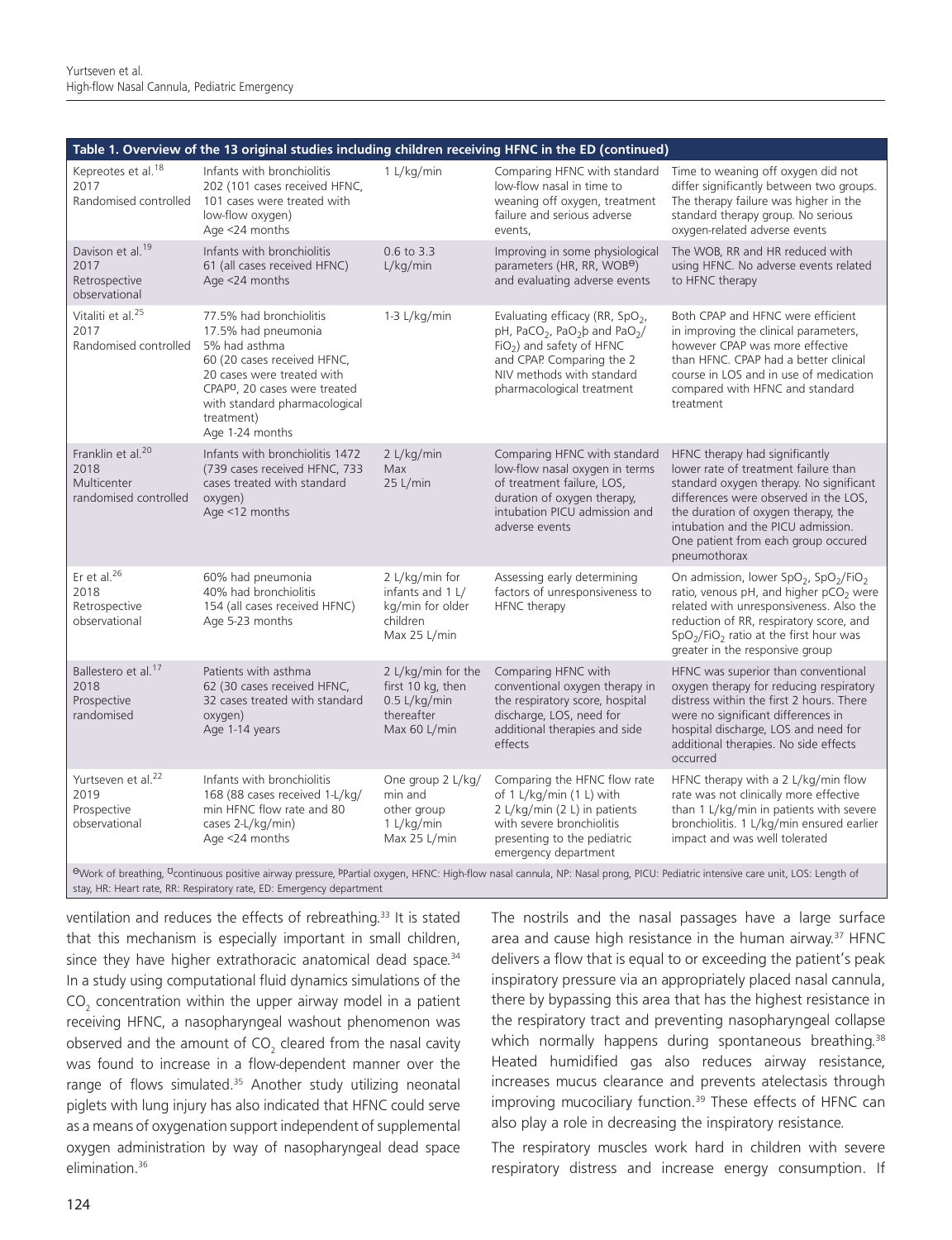this condition persists for a long time, respiratory muscle insufficiency may occur and intubation may be required. HFNC provides heated oxygen-rich gas, thereby the energy cost of heating the inspired gas to body temperature disappears, achieving more energy and preventing respiratory muscles failure.<sup>33</sup>

Creating positive end expiratory pressure (PEEP) is one of the most important mechanisms of action of HFNC and especially with this effect, it is accepted as a NIV modality.<sup>33,38</sup> Several studies have shown that HFNC ensure PEEP in both children and adults.<sup>32</sup> Particularly, PEEP in closed-mouth state has been reported to be markedly higher than in open-mouthed state.<sup>16</sup> In their study including 21 infants with acute respiratory syncytial virus bronchiolitis, Milesi et al.<sup>40</sup>, found that only flows ≥6 L/min provided positive pharyngeal pressure throughout the respiratory cycle. PEEP can also prevent atelectasis and help lung recruitment, thus improve ventilation-perfusion stability, alveolar ventilation and oxygenation.

### **Initiation and Weaning**

If we consider using HFNC therapy for any patient, we need to set up basically 2 variables: FiO<sub>2</sub>, and flow rate. Another variable, the gas temperature, is usually kept constant about 1-2 °C below body temperature. FiO<sub>2</sub> is adjusted at 0.4 initially and can rise to 0.5-0.6 provided oxygen saturation (SpO<sub>2</sub>) is >92%. In follow-up, FiO<sub>2</sub> is arranged up or down to achieve



Figure 1. Components of the HFNC system: A oxygen/air blender, water reservoir, humidifier, heater, insulated heated circuit, and nasal cannula HFNC: High-flow nasal cannula

the target SpO<sub>2</sub>, typically 92%-97%.<sup>7</sup> While there is no general acceptance about optimal initial HFNC flow rate, HFNC therapy is usually started with 4-6 L/min flow rate or more in non-newborn children.<sup>41</sup> The studies have generally suggested two types of HFNC flow rate preference; age-based protocol and weight-based protocol.<sup>30,31</sup> Hutchings et al.<sup>42</sup>, who have reported one of the best age-based protocols of HFNC flow rate, have recommended 6 L/min for patients up to 1 month, 8 L/min for 1-12 months, 10 L/min for 1-4 years and 12 L/min for 5 years and over. Other age-based studies have advised 2 L/min for patients <6 months, 4 L/min for 6-18 months and 8 L/min for those aged 18-24 months; or 8-12 L/min for infants and 20-30 L/min for children.<sup>31,41</sup> Studies, which have suggested the HFNC flow rate to be according to weight, have mostly proposed flows such as 1 L/kg/min or 2 L/kg/ min.<sup>17,19,21</sup> Although, some physiological studies reported that a flow rate ≥2 L/kg/min was required to achieve optimal effects, clinical studies have not supported this data.<sup>15,22,38,40</sup> Moreover, it has been indicated that a flow ≥2 L/kg/min was associated with a higher rate of discomfort and with a longer stay in the PICU.<sup>15</sup> In other age-based studies; while Long et al.<sup>25</sup> have used 2 L/kg/min HFNC flow rate for the first 10 kg, then  $0.5$  L/kg/min for every kilogram thereafter, Er et al.<sup>28</sup> have chosen 2 L/kg/min for infants and 1 L/kg/min for older children. According to our experience, HFNC therapy can be started with 6 L/min and adjusted up to 10 L/min for children with bronchiolitis.

Weaning is another uncertainty in the HFNC therapy. Few suggestions are available about it. Betters et al. $43$ , who have reported one of the most detailed weaning protocol, created a respiratory assessment score (RAS) based on six components [respiratory rate (RR), chest movement, intercostal retractions, xiphoid retractions, nasal flaring, and expiratory grunt], and scored each category 0, 1, or 2, for up to a total of 12 points. They assessed their patients for RAS every 12 hours. Patients, who have 6 or lower RAS, were weaned and started low-flow nasal cannula settings. Patients with a RAS of 7 or 8 had HFNC flow reduced by half, and patients scoring more than 8 were maintained on initial settings and evaluated during the next 12-hour shift. Although, this protocol could be appropriate in PICU, it may not be useful for ED, since patients are evaluated at long intervals. Hutchings et al.<sup>42</sup> suggested another HFNC weaning protocol that based on only their local guidelines. According to their approach, FiO<sub>2</sub> should be initially weaned to 0.4 before reducing flow rates by 0.5 L/min/h for neonates and 1 L/min/h for all other children provided the respiratory score remains under the initial trigger level. HFNC therapy is ceased when the flow rate reaches a value that is below than the initial oxygen saturations over 92% and a FiO<sub>2</sub> of 0.4 or less. This protocol could be more useful in EDs.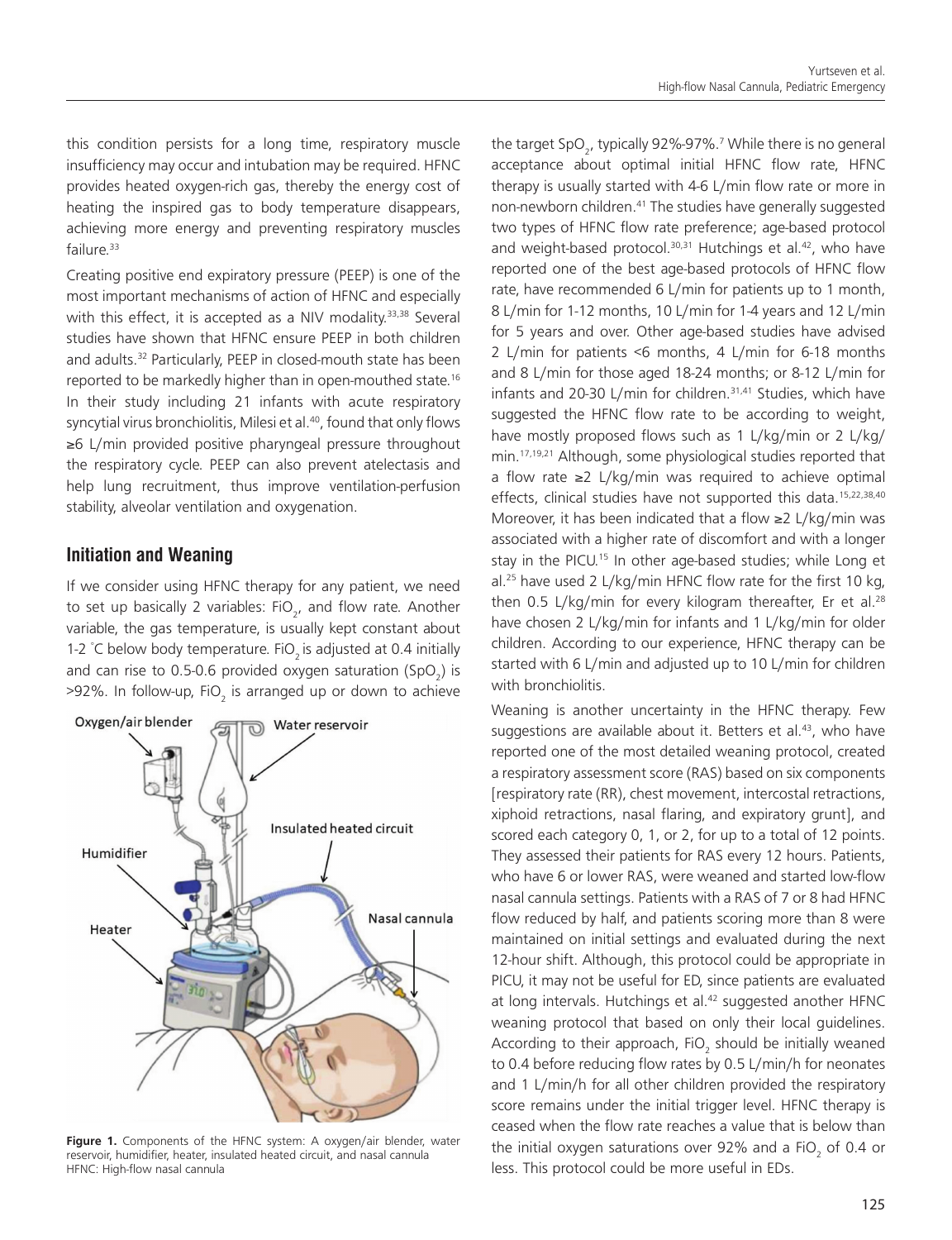# **Oral Feeding in Patients Receiving HFNC**

Children with respiratory distress usually present to the ED with insufficient oral intake that may increase the patient's agitation and exacerbate respiratory distress. This issue is more common particularly in infants. That is why, feeding is vital for patients on HFNC. However, no guidelines are available about enteral nutrition in children on HFNC. In a prospective, observational cohort study, Sochet et al.<sup>44</sup> observed that in full-term children with bronchiolitis without chronic medical conditions, enteral nutrition was well tolerated during all their HFNC flow rates and respiratory rates, and the delaying nutrition was related with a longer length of hospital stay. Slain et al.<sup>45</sup> also found similar results and showed that children receiving HFNC therapy, who received early enteral nutrition, had a shorter PICU length of stay and lower hospital charges, and in these patients feeding-related adverse events were rare. According to the studies and our practice, enteral nutrition and especially breastfeeding should not be withheld in this population as much as possible.

# **Clinical Effects**

The first expectation from HFNC therapy is that it improves ventilation and oxygenation. Many studies have reported that HFNC provides a decline in RR and heart rate (HR) and improvement of SpO<sub>2</sub> and blood gas parameters.<sup>41,46,47</sup> In a prospective randomized study conducted on children with respiratory distress (age 1-24 months) in the ED, it has been reported that HFNC was efficient in improving SpO<sub>2</sub>, arterial blood gas PaO<sub>2</sub>, and PaO<sub>2</sub>/FIO<sub>2</sub> significantly.<sup>27</sup> In other studies, it has been found that there was a significant reduction in RR and HR with HFNC therapy.<sup>20,22</sup>

HFNC treatment achieved wide popularity especially with reports showing to reduce the rate of intubation and PICU admission. Most previous studies reported that the overall rate of intubation and PICU admission declined in patients with bronchiolitis by HFNC therapy.<sup>48-50</sup> In a study conducted with nearly 850 children in the ED, Wing et al.23, have showed that there was an 83% reduction in the odds of intubation in patients receiving HFNC compared with patients could not get HFNC. However, in a unique, multicenter, randomized controlled trial (RCT), comparing HFNC with standard oxygen therapy, Franklin et al.<sup>21</sup>, have found no difference in intubation rate between two groups. Mayfield et al.<sup>17</sup>, in a prospective pilot study conducted with 61 infants aged <12 months with bronchiolitis in the ED, have determined that children receiving HFNC therapy were four times less likely to need PICU admission than those receiving standard treatment. In another RCT including children with moderate bronchiolitis in the ED and comparing HFNC with standard therapy, Kepreotes et al.19 have stated that, 61% of children who experienced treatment failure on standard therapy were rescued with high-flow heated humidified oxygen.<sup>19</sup>

# **Potential Side Effects and Safety**

Although it is accepted that HFNC treatment is generally safe, some complications have been reported. Hegde and Prodhan<sup>51</sup> have presented 3 patients who had serious air leak syndrome complicating HFNC therapy in a case series which is still the most important publication on this subject. Additionally, in 12 clinical studies which were conducted in the ED, 2180 patients receiving HFNC were examined and totally 4 (0.18%) (3 pneumothoraces and 1 superficial burn) complications were detected.<sup>16-29</sup> Air leak syndrome has been reported in 6 patients after HFNC therapy. Of these 6 patients; two were infants with bronchiolitis, two had pneumonia (one a 16-year-old child, other one infant), one a 4-year-old child treated for asthma and the last one a 22-month-old boy was postextubation. However, all these patients had potential risks for air leak syndrome due to severe respiratory distress. Actually we do not know exactly whether they developed air leak syndrome before HFNC treatment. The findings of Franklin et al.<sup>21</sup> study, in which they compared HFNC therapy with standard oxygen therapy, support this suspicion. In this study, they evaluated 1472 patients (739 patients in HFNC group and 733 in standard-therapy group) and found that one case of pneumothorax occurred in HFNC group and one in standard-therapy group.

Abdominal distension can sometimes be seen in children on HFNC therapy and the therapy is discontinued because of that.<sup>47,52</sup> In a prospective observational study including 71 children aged 0-18 years receiving HFNC in ED, Long et al.<sup>25</sup> have reported that three patients developed abdominal distension.<sup>25</sup>

Infection development is also possible with HFNC therapy. Jhung et al.<sup>53</sup> have reported an outbreak of Ralstonia mannitolilytica related with use of a contaminated oxygen delivery device (Vapotherm 2000i) in the US in 2005. The device was modified by the producer right after. Since that time no further infectious complications have been reported.

Other mild complications, such as mucosal injury, epistaxis, and skin irritation, may also occur with HFNC therapy, but these complications are more common with CPAP therapy.<sup>54</sup> ten Brink et al.<sup>52</sup> conducted a prospective observational study with 72 children receiving HFNC in PICU and found that mucosal injury occurred in only one of them.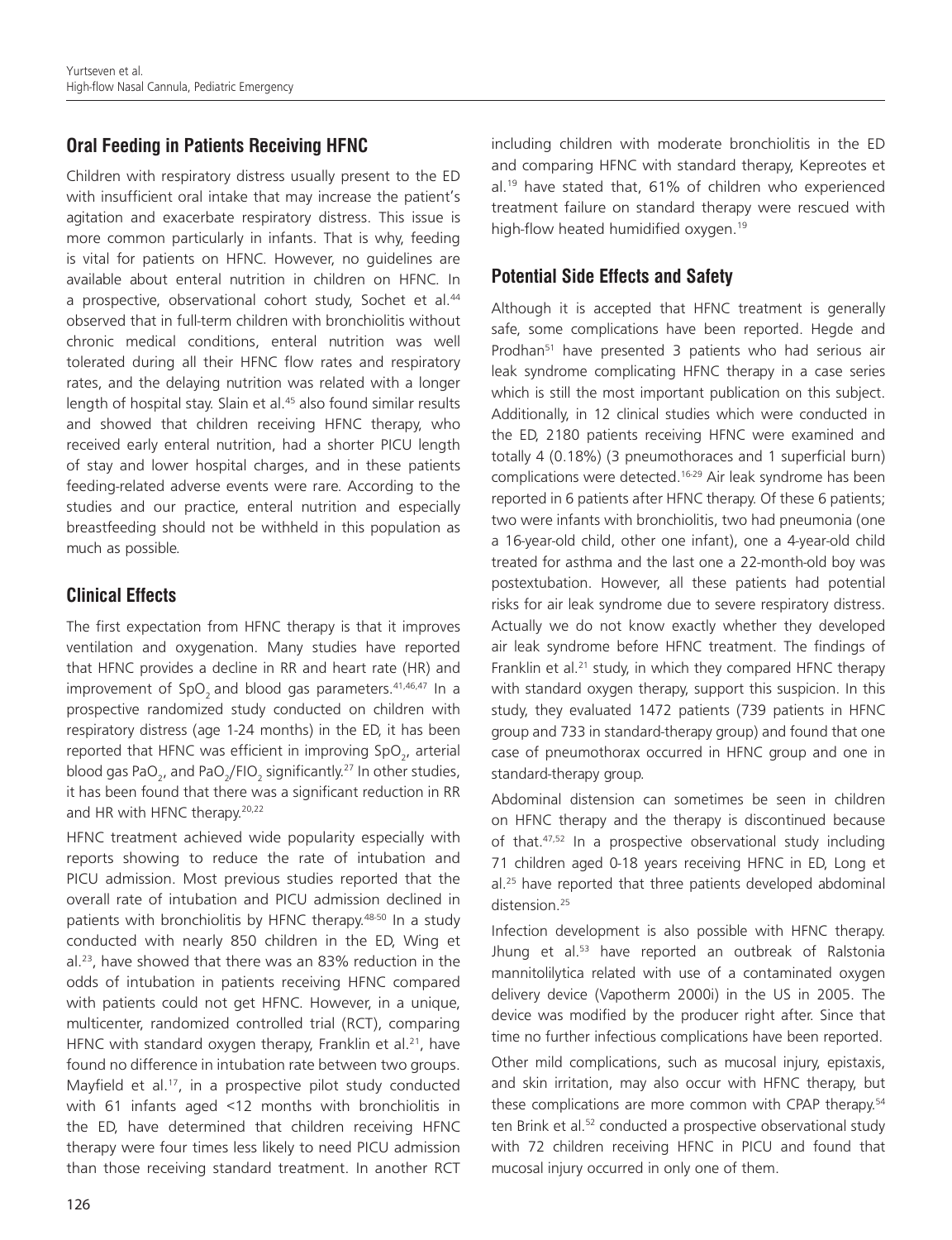### **The Predictors of Unresponsiveness to HFNC**

Treatment failure can be expected more frequently in patients receiving HFNC with more severe respiratory distress.<sup>24,25,55</sup> Although Wraight and Ganu<sup>56</sup> have found that heart disease was associated with a higher failure rate, they have reached this data with only 4 patients. Therefore, this result was not reliable. In a large study conducted with children younger than 2 years in the ED, it was reported that patients who were non-responders to HFNC therapy had a respiratory rate higher than the 90<sup>th</sup> percentile for age, an initial venous partial pressure of  $CO_2$  (PaCO<sub>2</sub>) >50 mmHg, and an initial venous pH>7.30.24 In another retrospective cohort study of children aged 0-18 years with respiratory distress on HFNC in the ED, Er et al. $28$  have showed that while the unresponsive group had lower SpO<sub>2</sub>, SpO<sub>2</sub>/FiO<sub>2</sub> ratio, and venous pH, and higher PaCO $_{\rm _2}$  on initiation, the diagnosis had no effect on the responsiveness to HFNC therapy. The authors suggested that patients receiving HFNC should be evaluated rapidly with blood gas and cardiorespiratory values. In this way, hypercarbia, respiratory acidosis, severe tachypnea and tachycardia can be determined early. That will enable us to identify patients who would not respond, and thus other treatment options would not be delayed.

# **Use of HFNC in the Pediatric Emergency Department**

HFNC has recently become an indispensable treatment option for PED patients.<sup>7</sup> It has been most commonly used for children with bronchiolitis which were included in almost all studies conducted in the ED.<sup>16-28</sup> In all studies, in which HFNC therapy was compared with standard oxygen therapy, HFNC therapy was superior to standard oxygen in reducing the rate of intubation and PICU admission.<sup>17,23</sup> In the largest one ever. Franklin et al.<sup>21</sup> have found that the rate of treatment failure in infants receiving HFNC was 12% whereas in the standard-therapy group it was 23% (61% of those responded to HFNC rescue therapy). They have also determined that no significant difference was detected in mortality, length of hospital stay or the duration of oxygen therapy. The findings of Kepreotes et al.<sup>19</sup> study supported these results. In other prospective observational study comparing the effects of CPAP and HFNC in children with respiratory distress (age=1- 24 months) in the emergency operative unit, Vitaliti et al. $27$ have demonstrated that both CPAP and HFNC therapies were efficient in improving the clinical conditions of subjects with mild-to-moderate respiratory distress when compared with a control group, but clinical response in patients receiving CPAP was more favorable and rapid than in children treated with HFNC. In a retrospective cohort study, including 498 children younger than 2 years old receiving HFNC in the ED, in whom the most common final diagnosis was acute bronchiolitis

(46%) followed by pneumonia (28%) and asthma (8%), Kelly et al.<sup>24</sup> have reported that the intubation rate was lower in patients having acute bronchiolitis than in others. But, the evidences of Long et al.<sup>25</sup> study have not supported this result. They have found that the failure rate was 43% and 35% in patients with acute bronchiolitis and pneumonia, respectively. Another frequent reason for ED visits is acute asthma exacerbation which can require HFNC therapy. In studies involving children with acute asthma exacerbation in the ED, it has been shown that HFNC therapy had beneficial effects in these patients.<sup>23,25,28</sup> In a prospective randomized pilot study including children aged 1-14 years presenting to ED with moderate-to-severe asthma exacerbations, Ballestero et al.<sup>29</sup> compared HFNC with standard oxygen therapy and demonstrated that while HFNC was superior in reducing respiratory distress within the first 2 hours of treatment refractory to first line medication, it was not effective in decreasing the overall rates of PICU or ward admission. They also have reported that no side effects associated with HFNC use were observed.

HFNC may also support children having respiratory distress associated with other diseases, such as pneumonia, sepsis, croup, cardiac failure and apnoea, in the ED.23-25,27 In a recent retrospective cohort study, Er et al.<sup>28</sup> evaluated 95 children aged 0-18 years with pneumonia receiving HFNC in the ED and found that the rate of therapy success was 81% in these patients. They also determined that HFNC provided improving significantly in the RR, HR, and respiratory score decreased at the first hour.

# **Conclusion**

The majority of the studies on the use of HFNC in the PED were small observational studies and conducted in infants with bronchiolitis. The results of these studies have shown that HFNC was a feasible, safe and well-tolerated method for delivering oxygen and also reduced the rate of intubation and PICU admission.

However, there have been many points such as the initiation, the optimal flow rate, oral feeding and weaning that need to be clarified regarding this treatment. Although the initiation is controversial in older children, HFNC may be started with 6 L/min flow rate and then increased up to 12 L/min flow rate for children with bronchiolitis. FiO<sub>2</sub> is adjusted at 0.4 initially and can be rised to 0.5-0.6 provided oxygen saturation is >92%. Enteral nutrition and breastfeeding should be continued in these children. The following weaning protocol can be recommended:  $FiO_2$  should be initially weaned to 0.4 before reducing flow rates by 0.5 L/min/h for neonates and 1 L/min/h for all other children providing the respiratory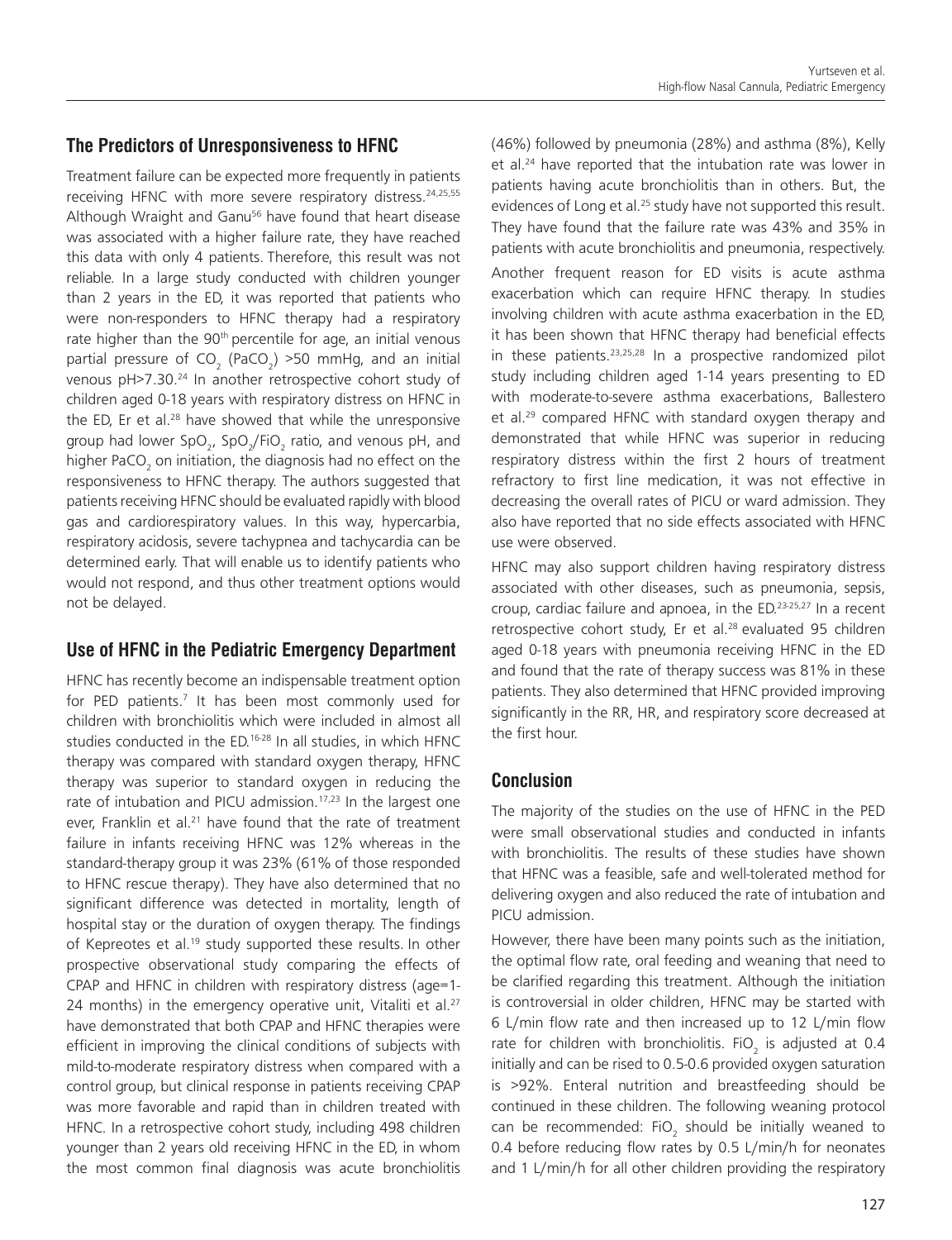score remains under the initial trigger level. HFNC therapy is stopped when the flow rate reaches a value that is below than the initial with the oxygen saturations over 92% and a FiO<sub>2</sub> of 0.4 or less.

Until further evidence is found, HFNC can be used as a respiratory support method in children. Despite beneficial effects of HFNC, still there is no comprehensive HFNC guideline and it has not been recommended by the international guidelines yet. Future researches are needed.

#### **Ethics**

**Peer-review:** External and Internal peer-reviewed.

**Conflict of Interest:** No conflict of interest was declared by the authors.

**Financial Disclosure:** The authors declared that this study received no financial support.

#### **References**

- 1. Meissner HC. Viral bronchiolitis in children. N Engl J Med. 2016;374:62-72.
- 2. Hasegawa K, Tsugawa Y, Brown DF, Mansbach JM, Camargo CA Jr. Temporal Trends in emergency department visits for bronchiolitis in the United States, 2006 to 2010. Pediatr Infect Dis J. 2014;33:11-8.
- 3. Nair H, Nokes DJ, Gessner BD, Dherani M, Madhi SA, et al. Global burden of acute lower respiratory infections due to respiratory syncytial virus in young children: a systematic review and metaanalysis. Lancet. 2010;375:1545-55.
- 4. Ralston SL, Lieberthal AS, Meissner HC, Alverson BK, Baley JE, et al. Clinical Practice Guideline: The Diagnosis, Management, and Prevention of Bronchiolitis. Pediatrics. 2014;134:1474-502.
- 5. Frat JP, Coudroy R, Thille AW. Non-invasive ventilation or high-flow oxygen therapy: When to choose one over the other? Respirology. 2019;8:724-31.
- 6. Kalburgi S, Halley T, Kolaitis IN, Hood K, Mittal V. A Review of Heated High-Flow Nasal Cannula in Pediatrics From Critical Care to Ward Use. Curr Treat Options Peds. 2018;4:319-29.
- 7. Slain KN, Shein SL, Rotta AT. The use of high-flow nasal cannula in the pediatric emergency department. J Pediatr. 2017;93:36-45.
- 8. Mayfield S, Jauncey-Cooke J, Hough JL, Schibler A, Gibbons K, et al. High-flow nasal cannula therapy for respiratory support in children. Cochrane Database Syst Rev. 2014;3:CD009850.
- 9. Sinha IP, McBride AKS, Smith R, Fernandes RM. CPAP and high-flow nasal cannula oxygen in bronchiolitis. Chest. 2010;58:810-23.
- 10. Haq I, Gopalakaje S, Fenton AC, McKean MC, O'Brien CJ, et al. The evidence for high flow nasal cannula devices in infants. Pediatr Respir Rev. 2014;15:124-34.
- 11. Mikalsen IB, Davis P, Øymar K. High flow nasal cannula in children: a literature review. Scand J Trauma Resusc Emerg Med. 2016;93:1- 12.
- 12. Chisti MJ, Salam MA, Smith JH, Ahmed T, Pietroni MA, et al. Bubble continuous positive airway pressure for children with severe pneumonia and hypoxaemia in Bangladesh: an open, randomised controlled trial. Lancet. 2015;386:1057-65.
- 13. Mace AO, Gibbons J, Schultz A, Knight G, Martin AC. Humidified high-flow nasal cannula oxygen for bronchiolitis: should we go with the flow? Arch Dis Child. 2018;103:303.
- 14. Shein SL, Slain KN, Rotta AT. High flow nasal cannula flow rates: New data worth the weight. J Pediatr. 2017;189:9-10.
- 15. Milési C, Pierre AF, Deho A, Pouyau R, Liet JM, et al. A multicenter randomized controlled trial of a 3-L/kg/min versus 2-L/kg/min high-flow nasal cannula flow rate in young infants with severe viral bronchiolitis (TRAMONTANE 2). Intensive Care Med. 2018;44:1870-8.
- 16. Arora B, Mahajan P, Zidan MA. Sethuraman U. Nasopharyngeal airway pressures in bronchiolitis patients treated with high-flow nasal cannula oxygen therapy. Pediatr Emerg Care. 2012;11:1179-84.
- 17. Mayfield S, Bogossian F, O'Malley L, Schibler A. High-flow nasal cannula oxygen therapy for infants with bronchiolitis: pilot study. J Paediatr Child Health. 2014;50:373-8.
- 18. Milani GP, Plebani AM, Arturi E, Brusa D, Esposito S, et al. Using a high-flow nasal cannula provided superior results to low-flow oxygen delivery in moderate to severe bronchiolitis. Acta Paediatr. 2016;105:e368-72.
- Kepreotes E, Whitehead B, Attia J, Oldmeadow C, Collison A, et al. High-flow warm humidified oxygen versus standard low-flow nasal cannula oxygen for moderate bronchiolitis (HFWHO RCT): an open, phase 4, randomised controlled trial. Lancet. 2017;389:930-9.
- 20. Davison M, Watson M, Wockner L, Kinnear F. Paediatric high-flow nasal cannula therapy in children with bronchiolitis: A retrospective safety and efficacy study in a non-tertiary environment. Emerg Med Australas. 2017;29:198-203.
- 21. Franklin D, Babl FE, Schlapbach LJ, Oakley E, Craig S, et al. A randomized trial of high-flow oxygen therapy in infants with bronchiolitis. N Engl J Med. 2018;378:1121-31.
- 22. Yurtseven A, Turan C, Erseven E, Saz EU. Comparison of heated humidified high-flow nasal cannula flow rates (1-L·kg·min vs 2-L·kg·min ) in the management of acute bronchiolitis. Pediatr Pulmonol. 2019;6:1-7.
- 23. Wing R, James C, Maranda LS, Armsby CC. Use of high-flow nasal cannula support in the emergency department reduces the need for intubation in pediatric acute respiratory insufficiency. Pediatr Emerg Care. 2012;28:1117-23.
- 24. Kelly GS, Simon HK, Sturm JJ. High-flow nasal cannula use in children with respiratory distress in the emergency department: predicting the need for subsequent intubation. Pediatr Emerg Care. 2013;29:888-92.
- 25. Long E, Babl FE, Duke T. Is there a role for humidified heated highflow nasal cannula therapy in paediatric emergency departments? Emerg Med J. 2016;33:386-9.
- 26. Söğütlü Y, Biçer S, Kurt G, Şah O, Namdar M, et al. Outcomes of High-flow Nasal Cannula Oxygen Therapy on the Vital Signs of Children with Lower Respiratory Tract Diseases. J Pediatr Emerg Intensive Care Med. 2016;3:121-30.
- 27. Vitaliti G, Vitaliti MC, Finocchiaro MC, Di Stefano VA, Pavone P, et al. Randomized Comparison of Helmet CPAP Versus High-Flow Nasal Cannula Oxygen in Pediatric Respiratory Distress. Respir Care. 2017;62:1036-42.
- 28. Er A, Çağlar A, Akgül F, Ulusoy E, Çitlenbik H, et al. Early predictors of unresponsiveness to high-flow nasal cannula therapy in a pediatric emergency department. Pediatric Pulmonol. 2018;53:809-15.
- 29. Ballestero Y, De Pedro J, Portillo N, Martinez-Mugica O, Arana-Arri E, et al. Pilot Clinical Trial of High-Flow Oxygen Therapy in Children with Asthma in the Emergency Service. J Pediatr. 2018;194:204-10.